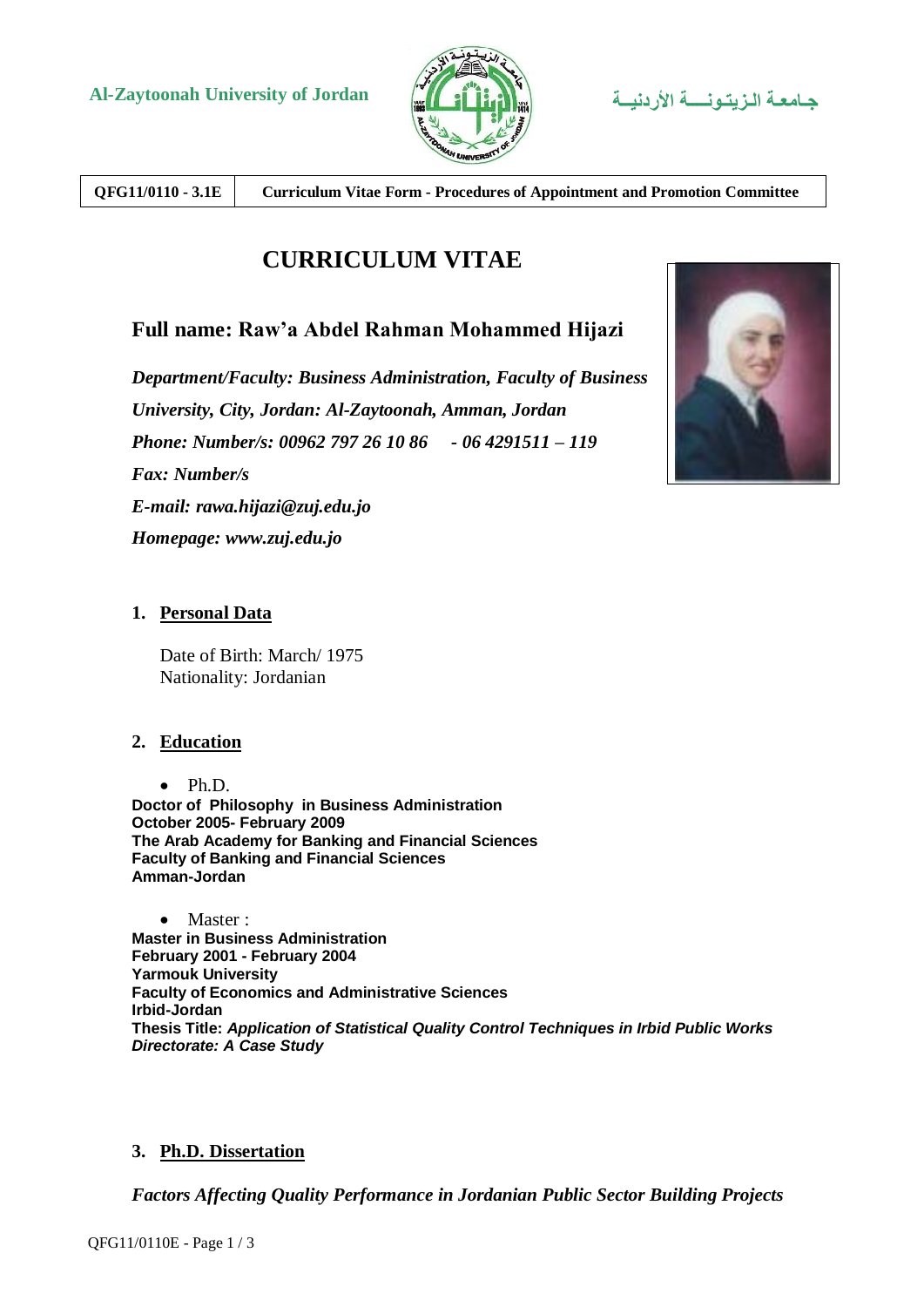

**Al-Zaytoonah University of Jordan األردنيــة الـزيتـونــــة جـامعـة**

**QFG11/0110 - 3.1E Curriculum Vitae Form - Procedures of Appointment and Promotion Committee**

#### **4. Employment**

#### *Academic Positions*

**Assistant Professor September 2019- Present Al Zaytoonah University of Jordan/ Faculty of Business Business Administration Department Amman-Jordan**

**Assistant Professor September 2013- September 2019 Emirates College of Technology/ Faculty of Business Management Department. Abu Dhabi – UAE**

**Assistant Professor February 2009 –August 2013 University of Banking and Financial Sciences/ The Arab Academy for Banking and Financial Sciences Amman-Jordan**

**Instructor-Full Time October 2005-February 2009 The Arab Academy for Banking and Financial Sciences Amman-Jordan**

#### *Administrative Positions*

**Project Manager /Design Engineer /Site Engineer September 1998-October 2005 Different construction projects Jordan**

#### **5. Research Interests**

Operations Management, Project Management, Total Quality Management, and Application of Quantitative Methods in Business.

#### **6. Honors and Awards**

#### **Teaching Experience**

- *Graduate Courses*
	- 1- Advanced Project Management